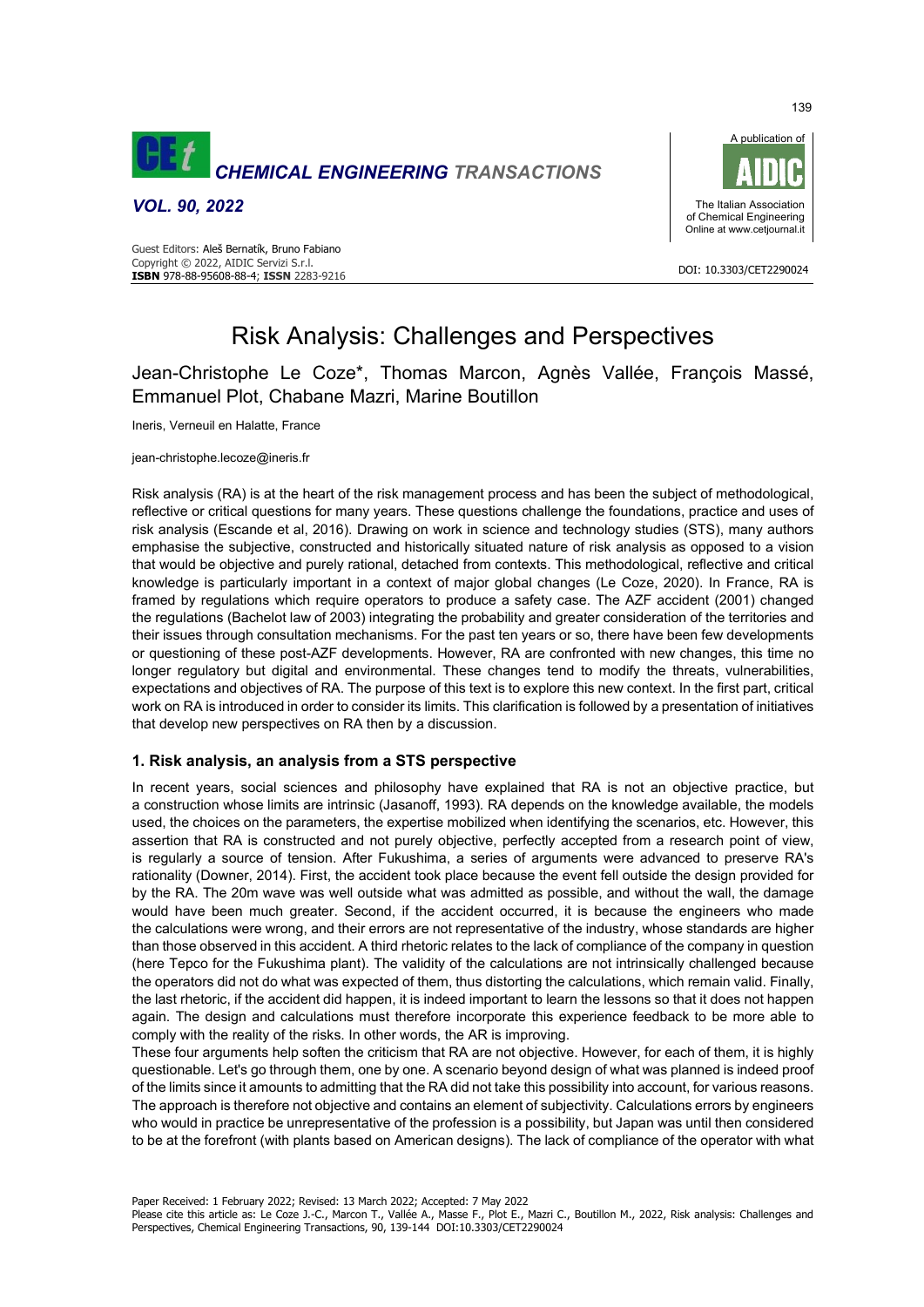was planned tends to protect RA but also exposes its limits. If RA only considers an ideal that is unrealistic given the concrete operational realities of systems, then such limitations are intrinsic.

Finally, if RAs need to learn from their failures, the question remains whether this learning cycle remains an endless one, because the mistake of the past is unlikely to be the mistake of the future. Protecting the plant better against a tsunami will not help against a meteorite or cyber attack. From Downer's insights based on these 4 arguments, we can retain four limits of the AR: the intensity of scenarios (1), the limits of probability calculations (2), the question of the compliance of practices with the expectations of the AR (3) and finally the endless learning quest (4). This subjective side, or constructed approach to risk analysis makes a lot of sense in current evolutions in the context of safety critical industry and includes issues of cybersecurity, alignment of RA with practices, natech, domino effects or environmental consequences of major events.

# **2. Risk Analysis Challenges**

### **2.1 Digitalisation and cybersecurity**

Today's control systems, developed in the era of Industry 4.0 and Industrial Internet of Things (IIoT), are highly digitalised and connected systems. They rely on communication technologies similar to those found in the IT systems with which they are interconnected. These systems, which have an action in the physical world, manipulate more and more data. They are therefore subject, like all sectors of activity, to more and more cyber attacks. A study by the French Senate shows a multiplication by 4 of ransomware targeting companies in the first half of 2021 compared to the first half of 2020. These attacks can have direct or indirect physical consequences on populations, production assets or the environment. This context leads us to consider cyber threats in the overall analysis of the risks that industrial facilities present to people and the environment.

Well-defined regulatory frameworks, standards and methods exist for the analysis and control of accidental risks, but they are not adapted to the consideration of cyber security. Indeed, the assessment and control over time of risks linked to known accidental phenomena, or at least for which we assume that knowledge is progressing, and risks linked to a conscious and evolving threat are fundamentally different. In addition, the safety of industrial installations only partially takes into account the ICS: the analysis is limited to sensors, actuators and logic controllers (PLCs) whose failures are identified as causes of major accident scenarios or to safety PLCs which operate as risk reduction measure on these scenarios. Finally, accidental RA focuses on the major risks to people, while cybersecurity must also take into account attacks on the availability of production systems and data confidentiality.

On the basis of the risk analysis and assessment - which allows the identification of attack or accident scenarios and the evaluation of their severity and likelihood - technical, human and organizational measures must be implemented to maintain the operation of the installation within the framework defined during the risk analysis. Here again, the control of accidental risks and cybersecurity risks are different: in the first case, the aim is to verify that the hypotheses used for the analysis are verified in the field and that there is no deviation in the set of elements identified for the control of risks; in the second case, it is also necessary to be able to take into account the evolution of the threat, for example by monitoring the publication of vulnerabilities in equipment or software integrated into the industrial control system.

To take into account these new challenges, INERIS has developed a general methodology for the combined analysis of cybersecurity risks and major accident risks. The objective of the approach is to identify attack scenarios with potentially serious consequences for people and the environment. It allows to take into account the physical process and the occupational risk in an extended way in a cybersecurity approach. This approach is based on the coordination of existing methods for the analysis of accidental risks on the one hand and the analysis of risks linked to cyber security on the other: an analysis of physical risks for people and the environment, derived from Preliminary Risk Analysis methods, whose scope of analysis is extended to take into account the specificity of scenarios related to attacks on the industrial control system [6], and an approach derived from computer security focused on the identification of scenarios that may have physical consequences. The articulation of these two approaches leads to a unique representation model called AT/BT (Attack Tree / Bow Tie) (Kriaa et al, 2015).

This articulation requires the use of new skills, linked to computer security, during the risk analysis of an industrial installation to extend the scope of the analysis. This can cause practical difficulties, as the principles, vocabulary, metrics and objectives can sometimes diverge. The common analysis framework between safety and security allows to deal with these antagonisms, to enhance the mutual reinforcements and to reach a more complete vision of the risks generated by hazardous industrial installation (Massé et al, 2018). This new analysis framework introduces new complexities and requires a systemic vision of the installation. Moreover, the control of cybersecurity relies on a permanent monitoring of the threats and vulnerabilities related to the equipment and software used. Digital tools for system description, risk analysis and operational monitoring are necessary to

140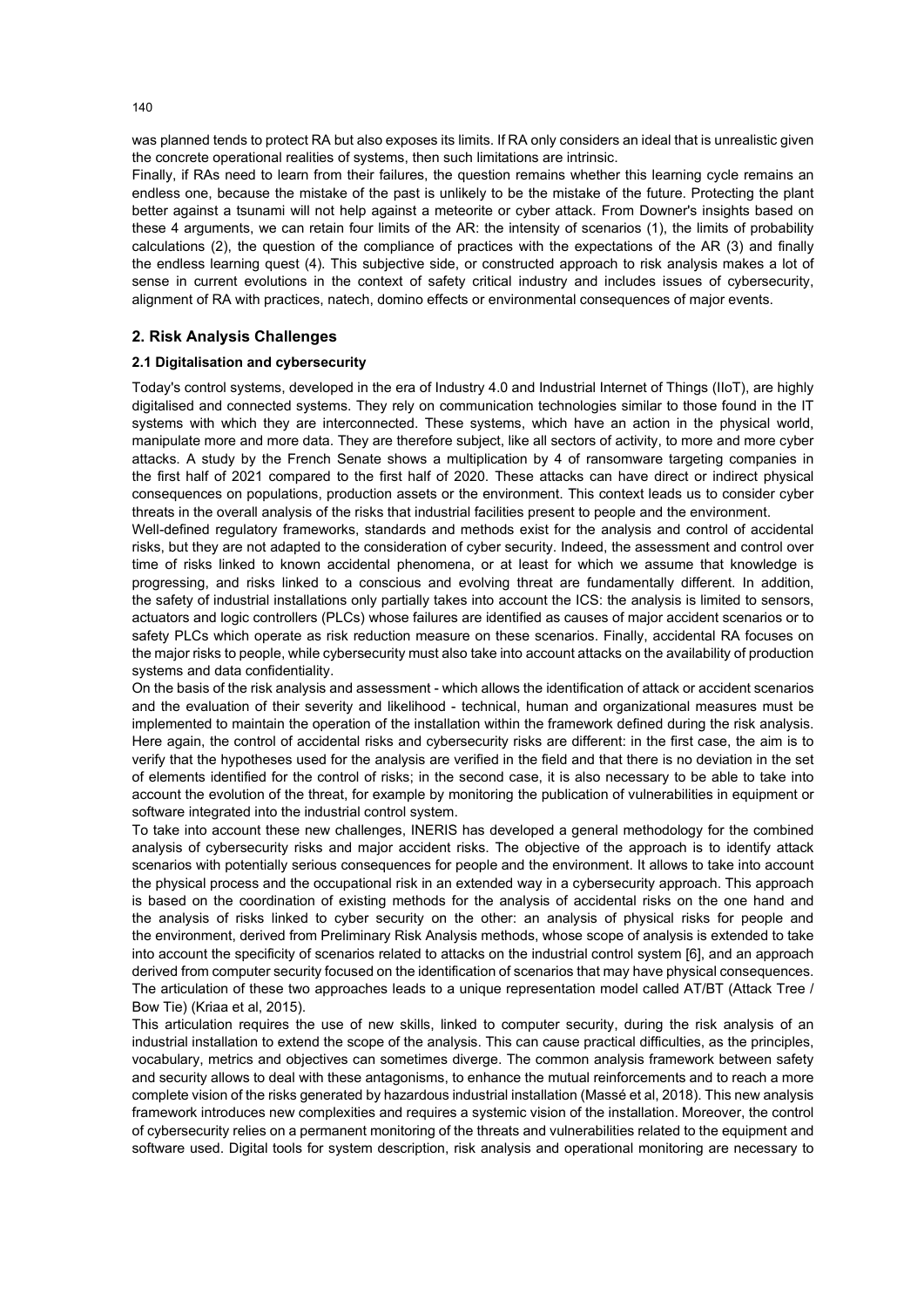reach these objectives. Ineris' developments on digital management of RA presented in the following paragraph could help to address these new issues.

## **2.2 Digitalisation and RA Management**

Since 2014, INERIS, with several industrial partners, has been developing an approach on the use of digital technology to improve RAs and their uses. The idea is the following. The more RAs are integrated into operational safety practices, as close as possible to the installations, the more they will be able to improve by coming into contact with the empirical knowledge of operators (design, maintenance, production, logistics, etc.). At the same time, the more the RAs can be criticized and amended, the more they will be able to blend in with the subtleties of singular realities, and the more they will be able to help operators in their daily decisions. Understood as a subjective intellectual construct, RAs face a well-known challenge in management science being the one of actionability. Said simply, actionability refers to the extent to which a knowledge produced by or for an organization is implementable by the intended final users (Antonacopoulou, 2007) in a way that improves their ability to carry their tasks. The question is how to do this? Information technology can help to link and develop safety reports and operational documents (procedures, operating methods, records, etc.). Let's take the example of the management of level detectors for hydrocarbon storage tanks. Several dimensions are to be articulated:

- Regulatory requirements
- The RA which specifies:
	- − The functions performed by these detectors within a barrier, and the critical nature of their proper operation given the overall safety architecture
	- − The requirements specific to these detectors, which must be respected to qualify them as reliable technical elements
- The management rules for these detectors, throughout their life cycle
- Evidences of compliance with these rules
- Learning from events
- Management of change

The computer tool can facilitate qualitative checks, checks on overall consistency, by facilitating rapid navigation between all these dimensions, to enable the following questions to be answered. Is the response time of the detectors, specified in the analysis of the safety barrier, considered in the choice of equipment? And in the monitoring program? And in the training of the operators in charge? Does the operational management ensure a satisfactory control of all the requirements of the barrier? The IT tool can facilitate quantitative inputs, for example, verification that, over a given period, maintenance actions not carried out or possible malfunctions of the detectors do not jeopardize the achievement of an acceptable criticality from the point of view of accidental and chronical risks. The IT tool can also facilitate the management of modifications, allowing easy navigation in the history of safety cases and operating documents, in order to prepare and trace modifications. For the study and management of a single detector, IT is not useful (it would even be counter-productive). But when you have to manage dozens of detectors, with specificities linked to contexts of use, with dozens of studies, dozens of procedures or operating modes, and hundreds of annual records... and when you have to manage thousands of pieces of equipment... paper documents obscure readability, controls and traceability.

And then, what could be better than to be able to go to the field with a tablet providing the history of the data on the equipment, as well as the procedures and the related RA, and the possibility of entering, directly, in the right place in the computer system, the results of the controls, and to record photos showing the compliance or the possible defects? From this point of view, in no case does the computer system replace the safety case or the operational documents. It only facilitates the control of their coherence, and thus their elaboration. This point is important, because it specifies the scope of the tool, its added value, but also the pace of its implementation and evolution. The use of the IT tool, on which INERIS is currently conducting its operational research moves towards an improvement of safety management.

## **2.3 RA and Natech**

Climate change is another category of change along with the digital which requires reflection on the adaptation of RA. The impact of natural hazards on technological risks (Natech) has been a growing concern for several years now, in a context that has resulted in extreme weather phenomena in certain regions of the world. Like the WHO, which in a recent report underlined the increase in the frequency and intensity of natural disasters as a consequence of climate change, many international bodies, such as the OECD and UNECE for example, have taken up the issue to alert public decision-makers and risk managers. Although relatively dated studies have shown that Natech accidents constitute only 5% of industrial accidents reported in accident databases (Rasmussen, 1995) this value is probably underestimated because some minor events are not counted (Casson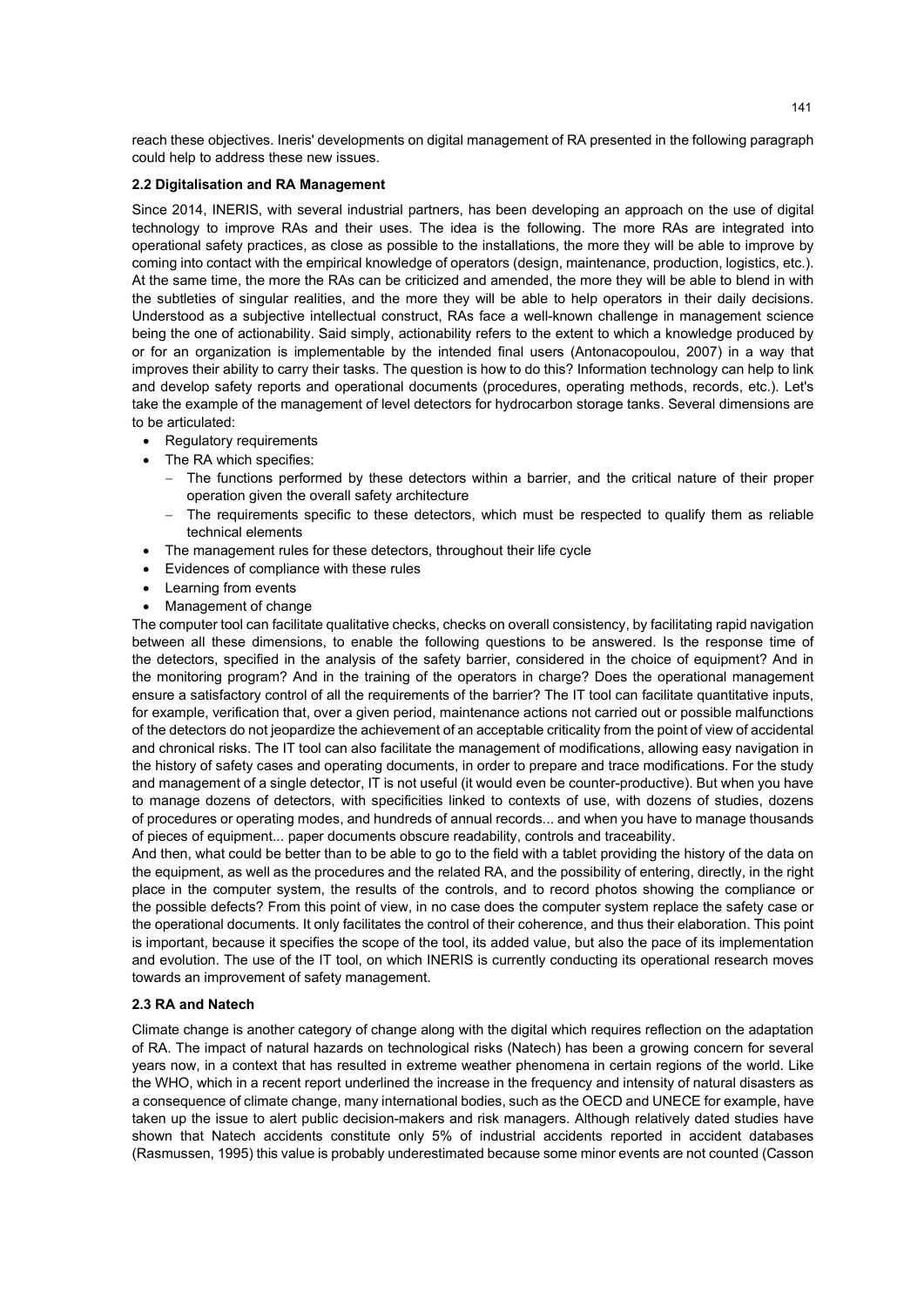Moreno, 2019) In view of the increasing trend of climatic disasters, the occurrence of Natech accidents will probably increase accordingly (Mahan, 2018).

This global trend does not spare French industrial sites since, as BARPI points out in its inventory of technological accidents in 2018, 107 of them were impacted by natural phenomena (rain-flooding, lightning, strong heat and intense cold), which represents almost 9% of the events recorded in the ARIA database, on the same perimeter and in the same year. In this same report, BARPI also indicates that since 2010, the number of meteorological events impacting industrial sites in France has been constantly evolving, underlining to a certain extent the increase and intensity of these phenomena.

The prevention and control of industrial risks is based on a risk analysis that must take into account both the risks intrinsic to industrial installations and the potential aggressors linked to the local context of the site, whether man-made or natural. Unlike the risks inherent in the production tool, which since 2003 have had to be quantified in terms of probability, the French regulations currently in force authorise special treatment for certain natural events and thus allow:

- to exclude certain external and extreme initiating events (e.g. flooding greater than the reference flood according to the rules in force, climatic events of greater intensity than historically known or foreseeable events that could affect the installation, according to the rules in force, etc.)
- not to consider certain natural events in the probabilistic quantification of major accidents if the associated regulatory elements or good practices are respected (e.g. the case of flooding if the industrialist provides justification for the sizing of these installations for their protection against the reference flood (as defined, for example, to date in the guide to flood risk prevention plans (PPRi) of the Ministry of Sustainable Development))

The intensification of certain natural events, in terms of frequency and amplitude, raises the question of whether such a position should be maintained in future RA. Indeed, do the reference levels used in the existing Natural Risk Prevention Plans (PPRN) take into account the increase in these phenomena? If, since 2011, the Natural Coastal Risk Prevention Plans (PPRL) have had to include a level surge in the definition of the reference level to take into account the increase in sea level linked to climate change, is this also the case for the other flood management plans at the territorial level? Are we able to predict the intensification of climatic events sufficiently to define a reference level in the case of phenomena that are, in essence, extreme? Are the accidental sequences identified for foreseeable floods still relevant in this type of situation? It is on the basis of the previous work carried out and driven by these questions that Ineris is continuing its work to take better account of Natech in the analysis of the risks of industrial systems.

#### **2.4 RA and Environmental consequences**

In the current context of climate change beyond the natech concern developed in section 3.3, loss of biodiversity and the collapse of living populations. A reflection is in progress concerning safety cases, to evaluate the severity of a potential industrial accident on the Environment. The Seveso III Directive aims to "prevent major accidents which could have possible consequences on industrial activities and to limit the consequences for human health and the environment". However, French regulations mainly focuses on the number of humans affected (see the definition of the effect thresholds in the decree of September 29, 2005). To our knowledge, there is no national rule for estimating environmental severity.

Ineris aims to develop a method that allows any voluntary industrialist to estimate the environmental consequences that a potential accident could have on their site. The method follows the different stages of the hazard study so that it can be easily integrated into it. However, it must be self-supporting so that an operator of a site not subject to safety case can also use it. The method's guideline is quite simple: hazardous substances present on the site could, due to an accident (pipe leak, fire, retention bowl overflow, explosion, etc.) be transferred outside the site and impact receptors. However, from these first three stages, technical difficulties emerge. Hazardous substances properties are defined through their flammable, explosive, toxic, infectious nature, etc parameters. If these properties vary with the substance phase (aqueous, solid, gaseous), then possible phase evolution during transfer has to be taken into account. Toxical properties and threshold are deeply linked on the species used for the experiment (which are not necessarily the species impacted by the substance when the accident occurs). Besides, reactions between the substance and the crossing medium can occurs, eventually leading to formation of secondary products with own hazardous properties.

According to the accidental scenario, transfer routes can be multiple: fumes (particles in the air), cloud (substance in gaseous form), watercourses (solid substance dissolved or transported in small particles, liquid substance), elution in soils (liquid or solid substance dissolved or transported in small particles), etc. The extent then depends on an infinite number of parameters: meteorological conditions, type of soil, characteristics of rivers, substance density, etc. At this stage, we come up against the limits of current scientific knowledge (eg: the elution of pesticides is not yet systematically known).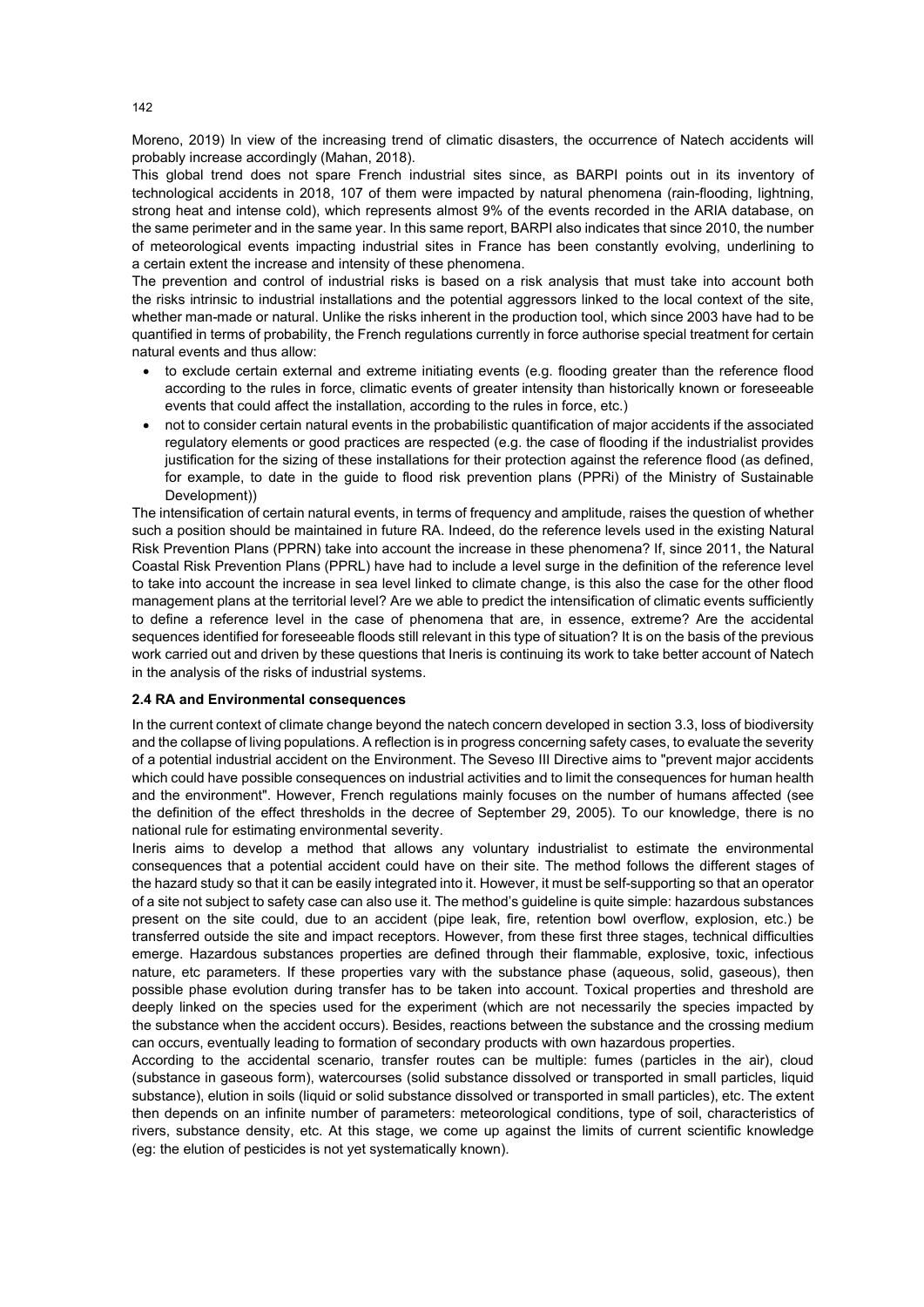Identifying and prioritization of sensitive issues is also complex. Defining all the receivers present within a given area is nearly impossible and selecting the species of interest for the study (eg: protected or threatened species) raises ethical questions. Not less questionable is to choose for a more macroscopic scale taking into account only protected areas, national reserves, etc. Indeed, can we only estimate the tonnages of dead animals and hectares of vegetation, as is frequently done in post-accident situations? Consideration of resources also comes with a lot of questions: What and how resources should be taken into account (eg does polluted agricultural land translate into the number of unemployed farmers or should we consider the degradation of this artificialized living space in a different way?). Another way of thinking could be considering the Environment's resilience.

Then come the issues relating to scoring and the determination of severity, or even acceptability. On this point, a benchmark of the methods developed elsewhere at the international level is in progress. In order to enrich the RA usually carried out in hazard studies by integrating the effective preservation of the environment, it emerges that technical and scientific obstacles will have to either be removed or be the subject of approximations. Likewise, the method raises ethical questions and consensus must be found. The advantages of this method are multiple: easily integrated into the RA approach with which engineers in industries are familiar, an educational communication tool, and support for continuous improvement for the preservation of biodiversity.

## **2.5 RA and Dominos effects**

The last theme to consider is domino effects. Good knowledge of domino effects and their control is a real issue both within an industrial establishment and within industrial zones, where several installations or establishments using hazardous substances are close. Accidents involving domino effects are indeed among the most destructive and can cause serious consequences for people, buildings / infrastructures or / and natural environment in the vicinity of the installations. As proof, reference should be made to the accidents of Feyzin (1966), San Juan in Mexico (1984) and Tianjin in China (2015). Domino effect is the action of a dangerous phenomenon (thermal effect, overpressure and projection) occurring on a first equipment, impacting a second equipment and causing a second dangerous phenomenon on the latter equipment, causing an aggravation of the consequences generated by the first equipment.

For more than ten years, methodological developments have been undertaken by Ineris to integrate domino effects into the risk analysis of industrial processes. More extensive work has been carried out on the resistance of structures to accidental aggressions. Ineris has developed a method for evaluating domino effects. The process for domino effect sequences analysis consists, first of all, in identifying aggressive industrial equipment likely to cause dangerous such as fires, explosions and causing damage to other equipment located nearby, as well as industrial equipment likely to be attacked and which in turn could lead to dangerous phenomena.

The possible domino effect sequences are then determined by crossing the intensity of the effects of the dangerous phenomena that occur on the aggressive equipment and the vulnerability of the receiver equipment. To do this, standard equipment vulnerability thresholds can be used, as a first approach (for example, the domino effects thresholds of 8 kW/m<sup>2</sup> for thermal effects and of 200 mbar for overpressure). But it is also possible to make a more complex analysis based on charts or more precise models of the behavior of the attacked equipment according to the characteristics of the potential accidental aggressions. This step is crucial in the identification of domino effect sequences, but currently, it is based, in the majority of cases, on the standard thresholds. The numerical data for assessing more precisely this vulnerability, according to the type of equipment studied, are still little available and used.

The risk associated with each of the domino effect sequences can then be characterized by determining the severity of the consequences and the probability of occurrence of the accidents. The positioning of the different accidents in a gravity / probability crossover grid will make it possible to judge the assessment of the domino effect sequences, and to initiate, if necessary, a risk reduction process. For unacceptable sequences of domino effects at first glance, it may be necessary to have a new RA by refining the hypotheses for the assessment of vulnerability or the assessment of thermal or overpressure effects for example and / or by studying the measures put in place or to be put in place to reduce the risks (safety barriers, etc.).

In addition to the risk assessment process, identify potential domino effects can be very interesting in the context of drawing up emergency plans for industrial sites, because it is useful to establish priority in the actions to be taken during the accident. The notion of dynamics, i.e. the time for a first dangerous phenomenon on a equipment to lead to other dangerous phenomena on neighboring equipment, also takes on its full meaning here but is difficult to assess. The analysis of domino effects can be complex when the number of installations and dangerous phenomena to be analyzed is large, hence the need for tools to automate certain steps of the process.